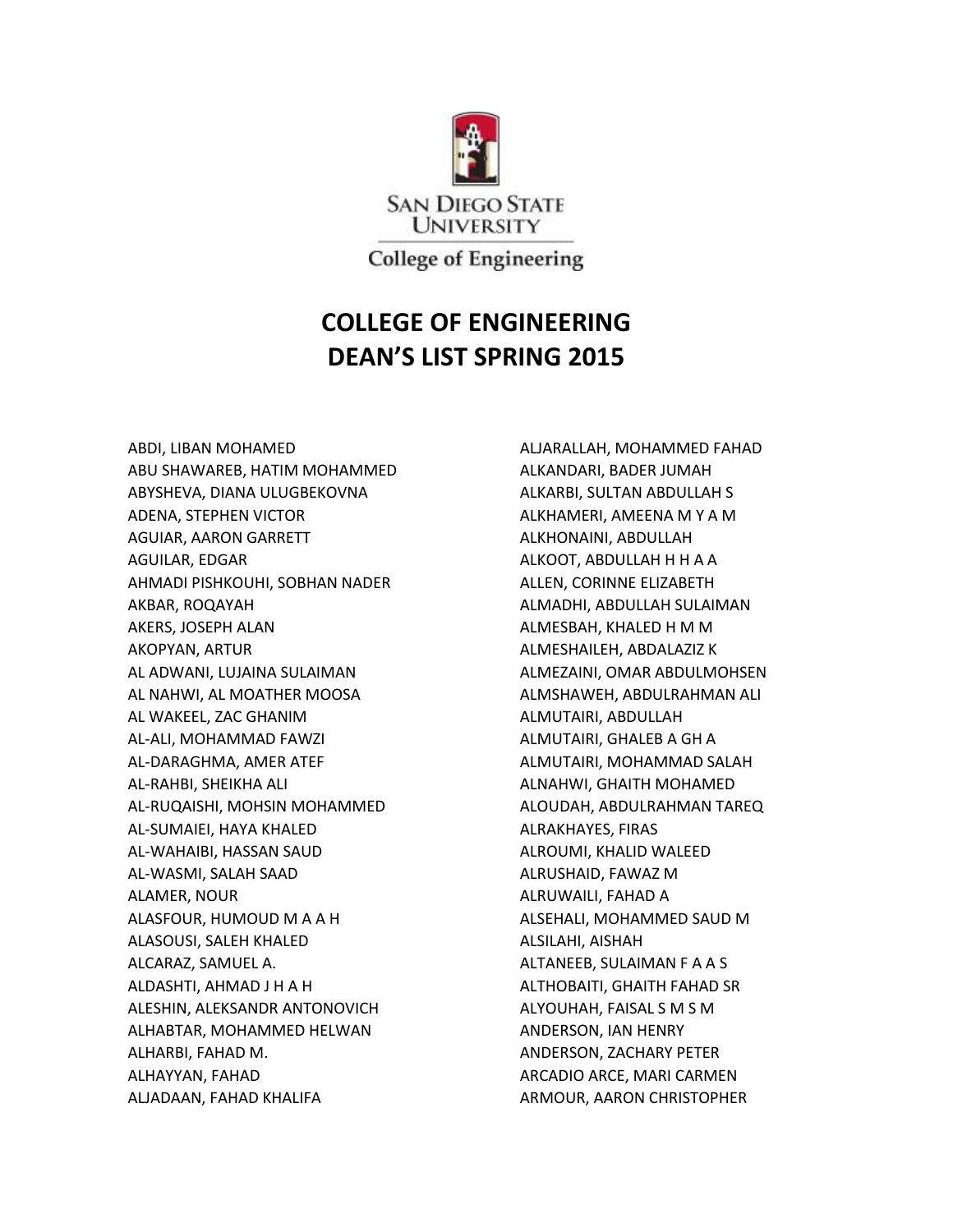ARTHUR, DAVID JOSEPH ASUCAN, MELIA UILANI ATTAR, FAHMY ATUK, BURAK AVILA, JOEL EXZAELT AVLANI, NICHOLAS PRANAY AYBAR, NICHOLAS ANDREW BADERTSCHER, RYAN ANDREW BALUBAID, BADER AHMED BANNER, BRYCE R BARNES, KRISTA ZJANINE BARRIO, JEFFREY MATTHEW BAUTISTA, ARCHANGHEL YEC YEC BAUTISTA, JOEL SINLAO BEARDEN, JUSTIN WAYNE BEATY, COLLIN WARREN BECKMANN-MIRANDA, OSKAR BECKWITH, BENJAMIN HALGREN BEEGHLY, CORY JAMES BEHBEHANI, MOHAMMAD M M S E M BELLAS, JOSEPH ROBERT BELTRAN, OMAR BENNETT, SEAN PAUL BERANEK, MATTHEW NOVAK BERMUDEZ, JULIA NICOLE BLACK, JOSHUA DEAN BLASKE, JOHN DOMINIC BOCK, ALEX ROBERT BONE, RYAN CHRISTOPHER BONNER, SHANE CHRISTOPHER BONSE, NICHOLAS CALVIN BOYD, GRACE NICOLE BRIEND, JONATHAN DANIEL BROOKMAN, WESLEY ARTHUR BROOKS, DAVID AARON BROTON, KENDALL FRENCH BROWNING, ERROL KENNETH BRYANT, AARON JAMES BRYSON, DONALD MCKENZIE BULLER, KOLBY RYAN BUMARYOOM, AHMAD J Y A R BURGONI, CAMERON LEE BURKE, KAYLAN PAULINE BURT, MARK IAN BUSTOS, LORENZO KIE

BUTKUS, JACKSON EDWARD CABALLERO, DYLAN MARK CABALUNA, ERICA JANE PANGILINAN CAIRNS, HOUSTON RYAN CALDERON, JOSE SERGIO CALLAHAN, THOMAS RYAN CAMP, ALEXANDER THOMAS CAMPBELL, ATHENA JEAN CANONGO-LARIOS, ERASMO CANT, ALEX MATTHEW CAO, HY DANG CAPONE, BENJAMIN DECRANE CARABANTES, PEDRO CARSON, ANDREW WESLEY CASHMAN, JOSEPH HUNTER CASTELLANO, CAMERON MICHAEL CASTRO, ALEJANDRO CHALINGO, HANI YOUSUF CHAMPLIN, PARKER SCHWARZ CHANTRILL, DANE MICHAEL CHAPMAN, CHRISTIAN JAMES CHAY, PONNAREAY CHEN, JACK HUAN CHIU, ANTHONY CHRISTOPHER, COLIN MARTIN CHUA, SHAWN NEHEMIAH DOON CLARK, LOGAN BRADFORD CLARK, MATTHEW LUKE CLAY, ROBERT JAMES COFFMAN, TYLER DANE COLE, CARLY JEAN COLLANTES, ELENA CONNELL, ANDREW JOSEPH CONTRERAS-SANZ, BIANCA CORBIN, RICHARD JAMES COSENTE, GRECO NELMIDA COSSETTE, CONNER JOSEPH COUTINHO, PAUL LUCAS CRUZ, KEVIN CUI, JIALIN DALY, PATRICK SEAN DANERI, DUSTIN ANTHONY DANI, JAKE ARTHUR DANNER, ANDREA SUE DARIANO, GABRIEL MAGLAQUE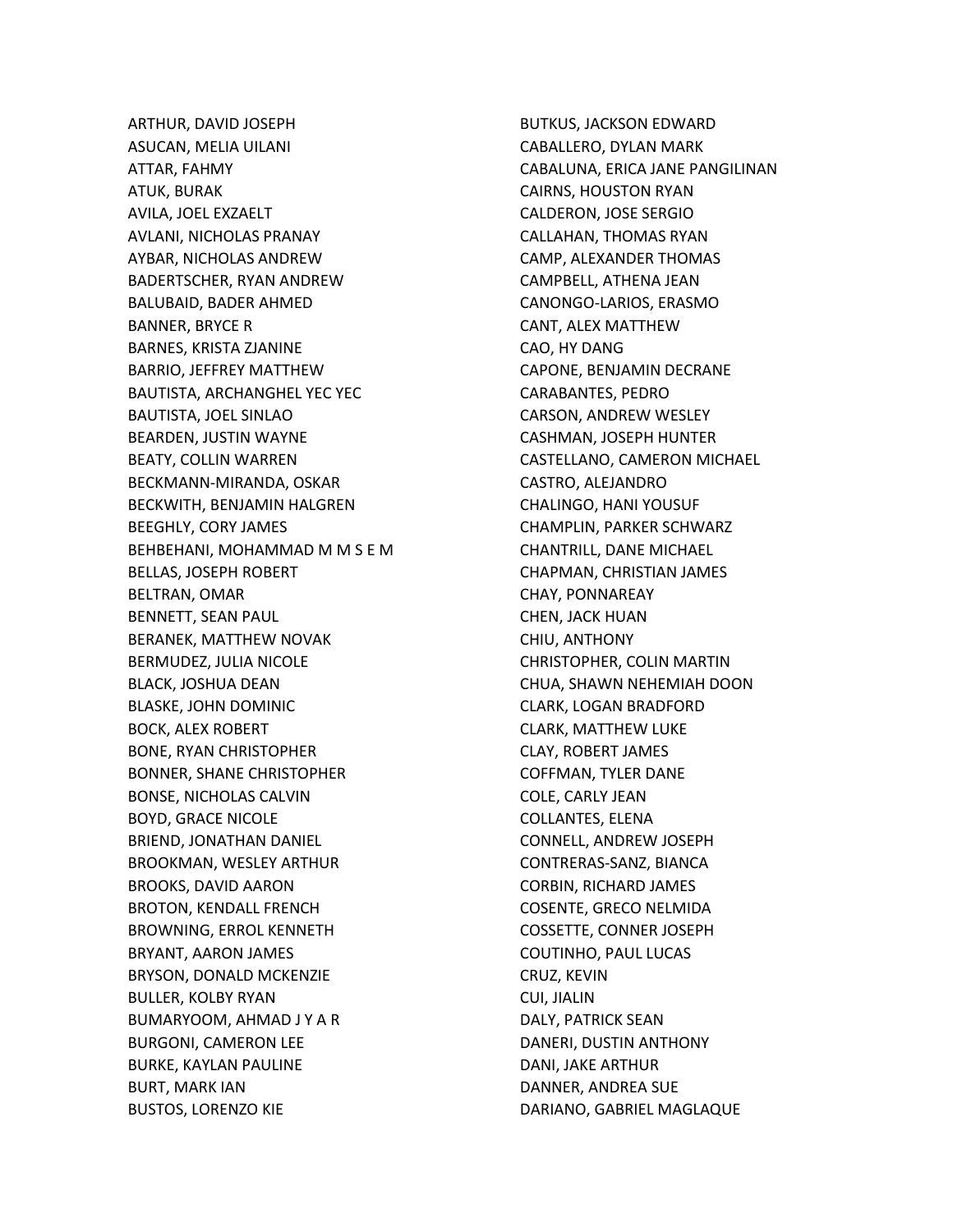DARROW, MATTHEW JOSEPH DAVIS, HALEY ANTONIETTE DAVISSON, MARTIN EDWARD DEFEVER, DANIEL STUART DELGADO, CLINT BRADLEY DEROSSETT, ERIK HALE DEUTSCH, JOHN JOSEPH DI PAOLO YORLANO, GIANFRANCO DILLON, BRETT JACKSON DILLON, ZAKARY JACOB DOTTS, SAMANTHA MICHELLE DOVE, NATHAN DAKOTA DOWLING, PETER SEBASTIAN DOWNS, STEPHEN LEE DRAPER, MARSHALL AARON DUKAT, JONATHAN LUCAS DUMARAN, JOHN HENRY DUNAVENT, ANDREW MICHAEL I DURAN, GABRIEL MARTIN EAKIN, JASON ERIC EBANKS, ELIJAH MAX EDGEWORTH, MATTHEW JAMES ELACIO, ACE BARRERA ELKASSIS, FADI FARIS ERMOLAEVA, NATALIA ERWIN, MARK EDWARD JR FAKHRRIDDINE, ALI MOHAMMAD FELTEN, JESSE BENJAMIN FENWICK, CONNOR W FERNANDEZ, CHRISTOPHER ED FERRELL, ALEXANDRA LYNN FIGUEROA, HECTOR ALFONSO FILANC, MICHELLE NICOLE FILECCIA, NICHOLAS PAUL FISCHER, ZACHARIAH NOAH FISK, DUSTY M. FLORES, OMAR EDUARDO FOJACO GOMEZ, OMAR FORSYTHE, AEON STARR FOSTER, DANIEL EDWARD FOWLER, ZACHARY LEE FOX, LIONEL PHILLIPS III FRIEDMAN, ALEX MICHAEL FRISBY, AUSTIN ALLAN FRITZLER, NICHOLAS EDWARD

FROTA, GABRIEL DIAS GALLIGAR, JARED JOSEPH GANEM HAKA, VAUGHN ALEXANDER GARABEDIAN, ALEXANDER GREGORY GARCIA, GIOVANNI GARY, ROMAN ANGELO GATES, RYAN SHELTON GAUTHIER, GARRETT THOMAS GEITHEIM, ZIGGY JACOB GEORGE, FADI SABAH GIL-MARROQUIN, CARLOS GLASPER, ADONIS ESAHI GOMEZ, DANIEL GONZALEZ, ANGELA-MARIE PUANANI GONZALEZ, DIEGO GONZALEZ, JESSICA GONZALEZ, RENE DAVID GOULET, ERIC WILLIAM GRAU PENA, CLAUDIA GRAZIANO, JENNIFER LYNN GREENLEAF, KYLE RYAN GUERRA, SAMANTHA JOSEFINA GUEVARA PEREZ DE TUDELA, JAVIER GUTIERREZ, RONALD ALEXANDER HABIB, FAHAD ABDULLAH HADZICKI, TYLER JOSEPH REX HAMMITT, DUNCAN MILNE HARRISON, NATHAN JAMES HEAVISIDE, SCOTT TRENT HERNANDEZ, EMMANUEL HERNDON, FORREST ROBERT HERRERA, GINO MANALO HERRERA, MARA GUADALUPE HOSSEINPOUR, ARDESHEER HUNT, BRANDON CHRISTOPHER HY, DANH CONG INDERWIESCHE, TYLER CHARLES JACOBS, COLE GUNNER JACOBS, CONNOR DAVID JEFFRIES, JEREMIAH RANDALL JOHNSTONE, IAN MATTHEW JONES, BRANDON MAXWELL KALOTY, HARMAN KARGUL, MITCHELL JOSEPH KAYHAN, KORAY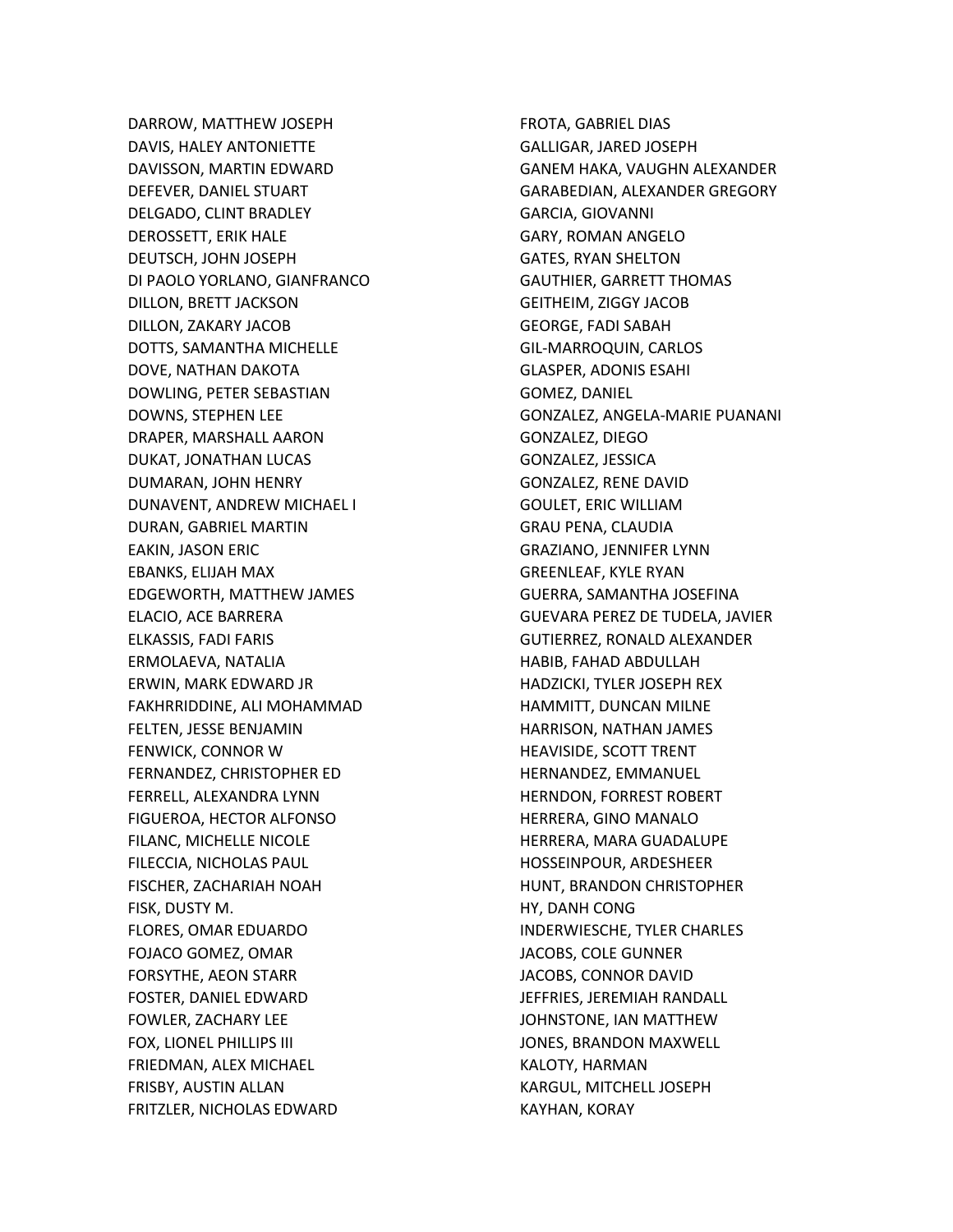KHAN, ISRAA MIRIUM KHAN, SAAD MOHAMMED KHANFIR, MOEZ KING, MADISON CIELA KLOSSNER, JEREMY MICHAEL KNICKERBOCKER, BRENT JOSEPH KNOLLE, SAMANTHA LEE KOCHAN, ROBERT ERIK KOHLENBERG, MARK THOMAS KOVACH, ANDREW WILLIAM KU, JAMES CHEN-HSING KUTSCHER, TYLER COLE KUTZLER, ANDREW CHARLES KWOK, ADRIAN YUAN LACY, MEGAN BROOKS LAGUNA, MANOLO LANGE, GRAYSON ALAN LANGTRY, AIDAN DANIEL LAURENDINE, MICHELLE ANN LAWLESS, ZACHARY WELLS LAWSON, CHARLES ROBERT LEANO, ALEX JOSE LEE, ALEX LEFTWICK, AARON ROBERT LELJA, ANDREW WAYNE LEON, ZACHARY ROBERT LEPETRI, ANDREW MICHAEL I LEUTHARD, ALAN ROBERT LEVIN, VLADIMIR MICHAEL LI, YUANZHI LIN, YU-FAN LINE, AARON PATRICK LINH, VA TAT LINTAG, JONATHAN FERNANDEZ LOBUE, JONATHAN PERRY LOPEZ, DANIEL LUDWICK, JAMES RYAN LUMIDO, LIONEIL SILVIO LUNA, MARK ALEXIS JR LY, KEVIN LYONS, BRANDON DANIEL LYONS, RYLAND MICHAEL MADRIGAL, SEBASTIAN MAHMOOD, TAREQ ZEYAD MAHONEY, MARK DANIEL

MALLER, MAXIMILIAN TAYLOR MANCHA, KEITH THOMAS MANCINI, JAKE TAYLOR MANNS, BRIANNA BARNETT MANNS, FALON MARSDEN, EMILY ELIZABETH MARSHALL, JAKE AARON MARTINEZ LARREA, DAVID MARTINEZ, ALEXANDRO MASZK, CORDLAN DOUGLAS MAZZONI, MATTHEW JOSEPH MCAFEE, PETER JAMES MCCLELLAN, ROBERT SCOTT MCCURDY, TRAVIS JAMES MCDONALD, TYLER JAMES MCFADDEN, TYLER J MCGRATH, KRISTINE ALEXANDRA MCQUEEN, COLLIN MICHAEL MCSHERRY, JOSHUA JOSEPH MEDRANO, ANTON VAN LAGRISOLA MENDEZ, ANTHONY ISAIAH MENDIVIL, AGUSTIN MILLER, JEFFREY TAMBONGCO MILLER, SABRINA LY MITCHELL, RYAN ANDREW MONOV, VESELA H MONTOYA, MELISSA RENEE MOORE, SAMANTHA MORADO, ISRAEL MORENO, RICARDO JESUS MORENO, RICHARD RAYO MOSCH, SEAN DAVID MOURADIAN, AUSTIN EDWARD MOURADIAN, BLAKE ALAN MOYA GARCIA, BEATRIZ MUDGE, ANGELA TAYLOR MURADAS Y VALINAS, JORGE ALEJAN MUSOLF, BRETT MICHAEL NAOUR, JEREMY FRANCIS NAVARRO, JAVIER ELENES NAVARRO, KEVIN ALFONSO NEUNZIG, IAN FREDERICK NG-PARISH, BRENT THOMAS NGUYEN, CHRISTINA NGUYEN, TOAN DUC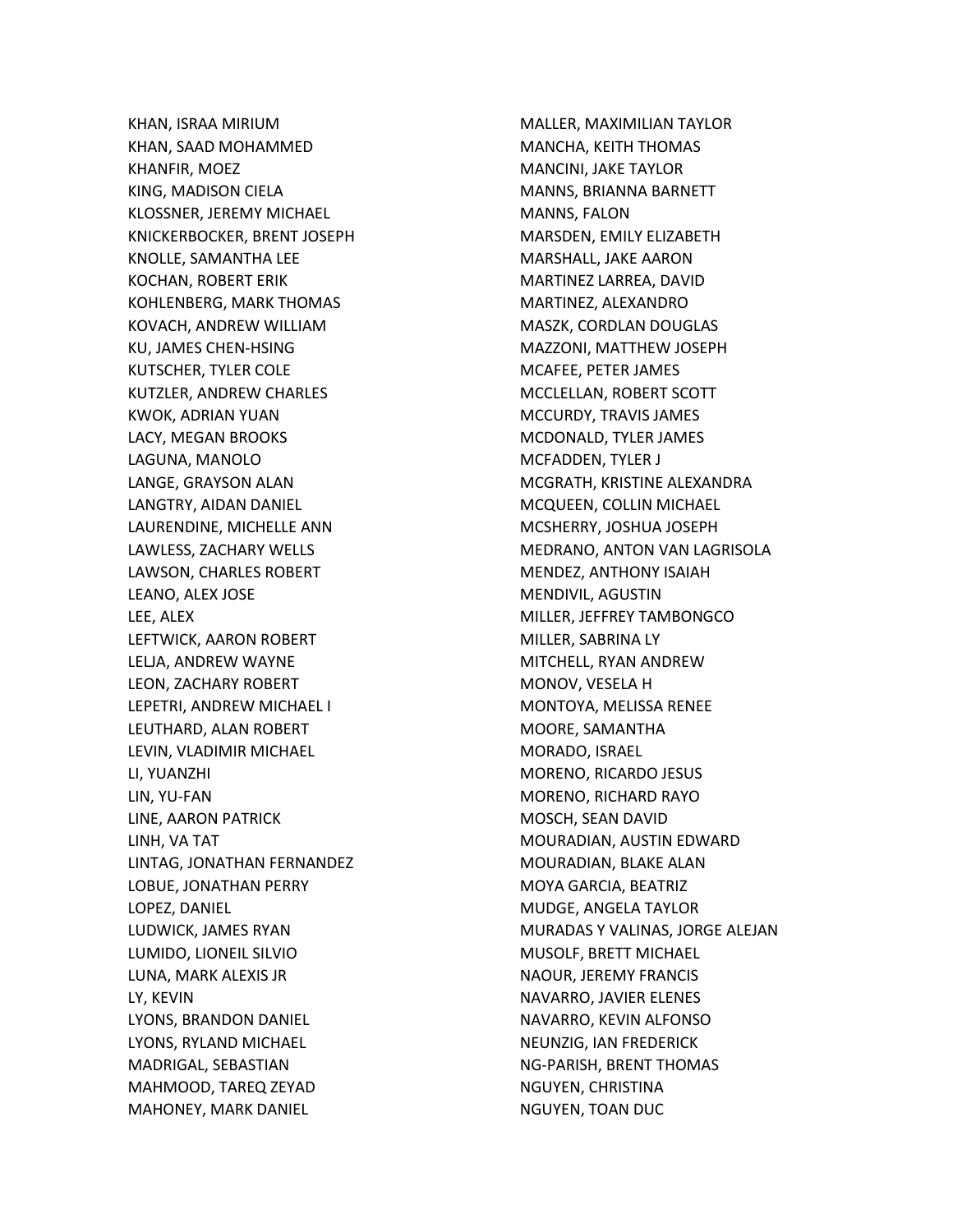NISHIHIRA, KRISTI KIMIKO NOSSEIR, RAMI NAGY NOURIBOSHEHRI, SETAREH NUNEZ CUACUAS, OMAR O'SHEA, CASSANDRA MARIE O'SULLIVAN, RYAN DONALD WILLIAM OCAMPO, CESAR A. OHANIAN, VAHE SABAH OHLER, ERIC M OHMART, CODY JACOBSON OLSON, ADAM NICHOLAS OMAR, QUDS LAMIH OMER, MALIK NEGASH OPAZO, MICHAEL ORGEL, JONATHAN ALBERT ORTEGA, VICTOR MANUEL ORTON, CLARE CATHERINE GRAY OSUNA, ANDREA OZSUCA, BUSE PADILLA, EDWARD ADRIAN PAET, ROWENA MAE CALMA PAHUA ARANGO, EDGAR ALONSO PALLOTTO, ANGELO ANTHONY III PALMER, ZECHARIAH HOSEAH PAPAS, JOSHUA EUGENE PAPP, SZILARD PARAISO, GAGE ZAFRA PAREDES OJEDA, ERIC EDUARDO PARRETT, LAUREN O'BRIEN PATE, ANDRE MUHICH PATERNITI, MATTHEW JOHN PHAM, BRIAN Q PHAM, LONG NHI HUYNH PHAN, DUC PHUNG, NATHAN H PINEDA, GERMAN PINEDA, ROMMEL CHRISTOPHER PINGQUIAN, ED TORIBIO PIPITONE, EDWARD CHARLES PLANK, CHARLES STEPHEN PLUNKETT, JOSHUA HUNTER POCHE, JEREMY MICHAEL POON, PATRICK POWER, LACHLAN WILLIAM SWANTON PRIEGO, GUADALUPE YADIRA

QAFITI, SAMIR NAZEH QASHAT, BASHAR QUIROZ, FRIDA RACHAEL RAMIREZ, MARCO AARON RAMIREZ, REYLEN RUANTO JR. RASCHE, MADELEINE JEAN RAYA, STEPHANIE ANNE DE LA FUEN REARDON, RACHEL ANN REDQUEST, KELBI MIKALA REED, ANNA GABRIELA REHA, CHRISTIAN ANTONIO REINICKE, GARRETT JOSEPH RENOVA, LUIS ANTONIO REY, MACARENA MARCELA REYES, KARL CAMEROS RHOADES, BLAKE MICHAEL RIBBY, KEVIN MICHAEL RICHARD, SEAN EMANUEL RILEY, DAVID MICHAEL RIVERA, NICHOLAS NELSON RIVERO, RICARDO RIZEQ, ALEXA LETICIA ROBERTSON, NATALIE MARIE RODRIGUEZ, MARIO ALBERTO ROESGEN, JESSICA LYNNE ROONEY, KEVIN ANTHONY ROONEY, MAXWELL GEOFFREY ROSENBLOOM, MATTHEW STEVEN ROSENE, LEO JOSEPH I RUNDELL, JORDAN WELLS SABA, YACOUB GHASSAN SALDANA, JOSEPH JEREMIAH SALIM, TANZEEM BIN SALVINO, MATTHEW PAUL I SANCHEZ, VANESSA SANTOS SANFILIPPO, SCOTT GENO SANTOS, GABRIELLE HOLLEY SAVITT, ANTHONY ALEXANDER SAYSANAPANYA, SAHATHEP SCHANCK, MICHAEL ALEXANDER SCHMIDT, KATHERINE MIDORI SCHUTZ, DENVER JAMES SEDGHI, NIKA ALEXANDRA SERAJ, ALI M A H SHEWCHUK, KAYLA JALYN